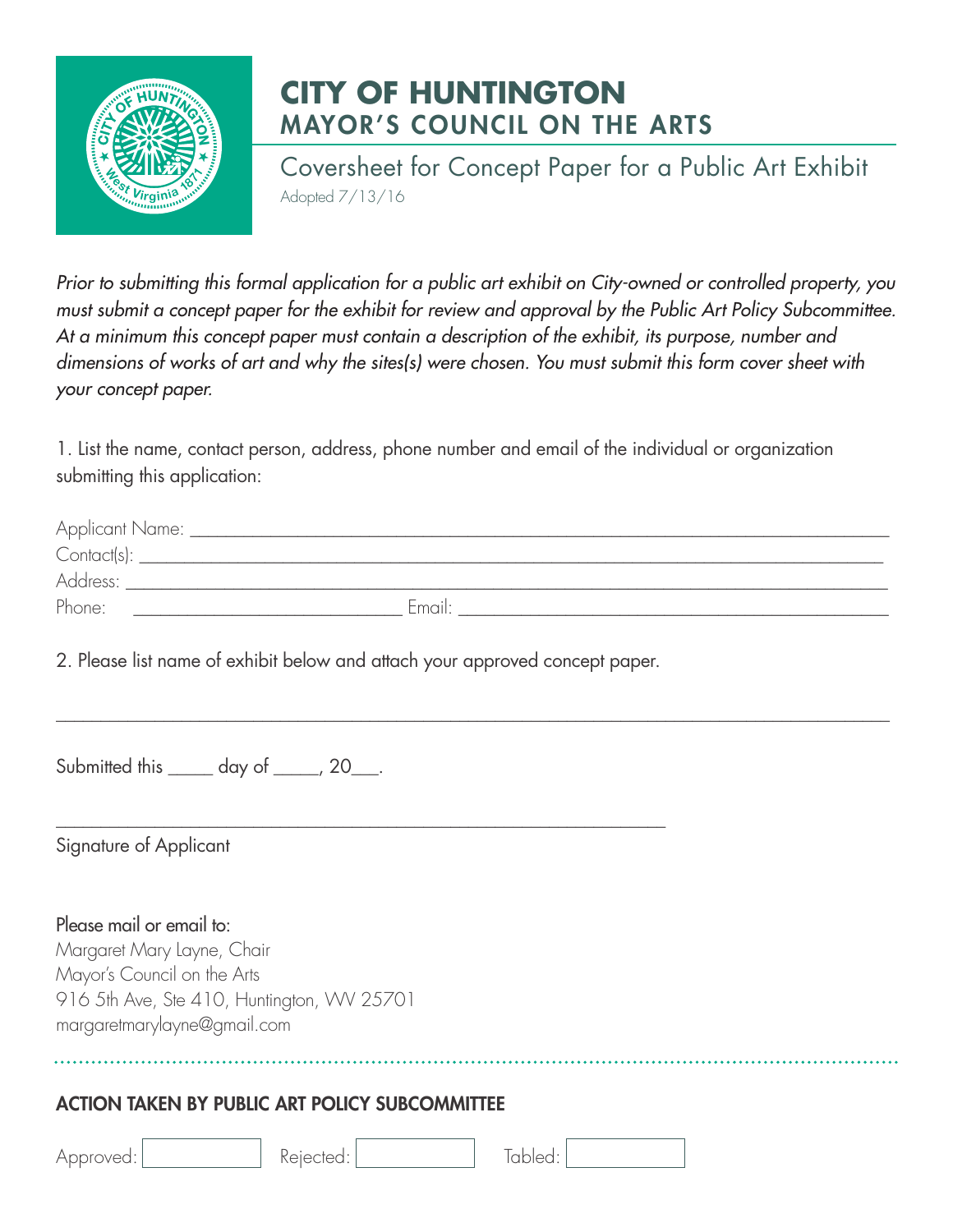

## **CITY OF HUNTINGTON** MAYOR'S COUNCIL ON THE ARTS

PUBLIC ART APPLICATION Adopted 7/13/16; Amended 3/17/22

*Prior to submitting this application, you must submit a concept paper for the exhibit for review and approval by the Public Art Policy Subcommittee. At a minimum this concept paper must contain a description of the exhibit, its purpose, number of works of art and why the site(s) were chosen. Once this concept paper has been approved, this application may be completed. You must submit the form cover sheet for your concept paper which is on the cit*y's *website. If you have questions concerning completing this application, please email the Chair of the Mayor's Council on the Arts.*

This form is required to be completed for any request to install any art in a public venue owned or controlled by the City of Huntington, WV. There is an application fee of \$50 and a special right-of-way permit fee of \$25 if the proposal is approved. This application will be reviewed by the Public Art Policy Subcommittee of the Mayor's Council on the Arts. After review and a vote, the Subcommittee will submit the application with its recommendations for either approval or rejection to the Mayor of the City of Huntington for final decision making.

## Please mail or email to:

Margaret Mary Layne, Chair Mayor's Council on the Arts 916 5th Ave, Ste 410, Huntington, WV 25701 margaretmarylayne@gmail.com

1. List the name, contact person, address, phone number and email of the individual or organization submitting this application:

| Applicant Name: __ |        |
|--------------------|--------|
| Contact(s):        |        |
| Address:           |        |
| Phone:             | Email: |

 $\_$  ,  $\_$  ,  $\_$  ,  $\_$  ,  $\_$  ,  $\_$  ,  $\_$  ,  $\_$  ,  $\_$  ,  $\_$  ,  $\_$  ,  $\_$  ,  $\_$  ,  $\_$  ,  $\_$  ,  $\_$  ,  $\_$  ,  $\_$  ,  $\_$  ,  $\_$  ,  $\_$  ,  $\_$  ,  $\_$  ,  $\_$  ,  $\_$  ,  $\_$  ,  $\_$  ,  $\_$  ,  $\_$  ,  $\_$  ,  $\_$  ,  $\_$  ,  $\_$  ,  $\_$  ,  $\_$  ,  $\_$  ,  $\_$  ,

2. Please list name of exhibit below and attach your approved concept paper.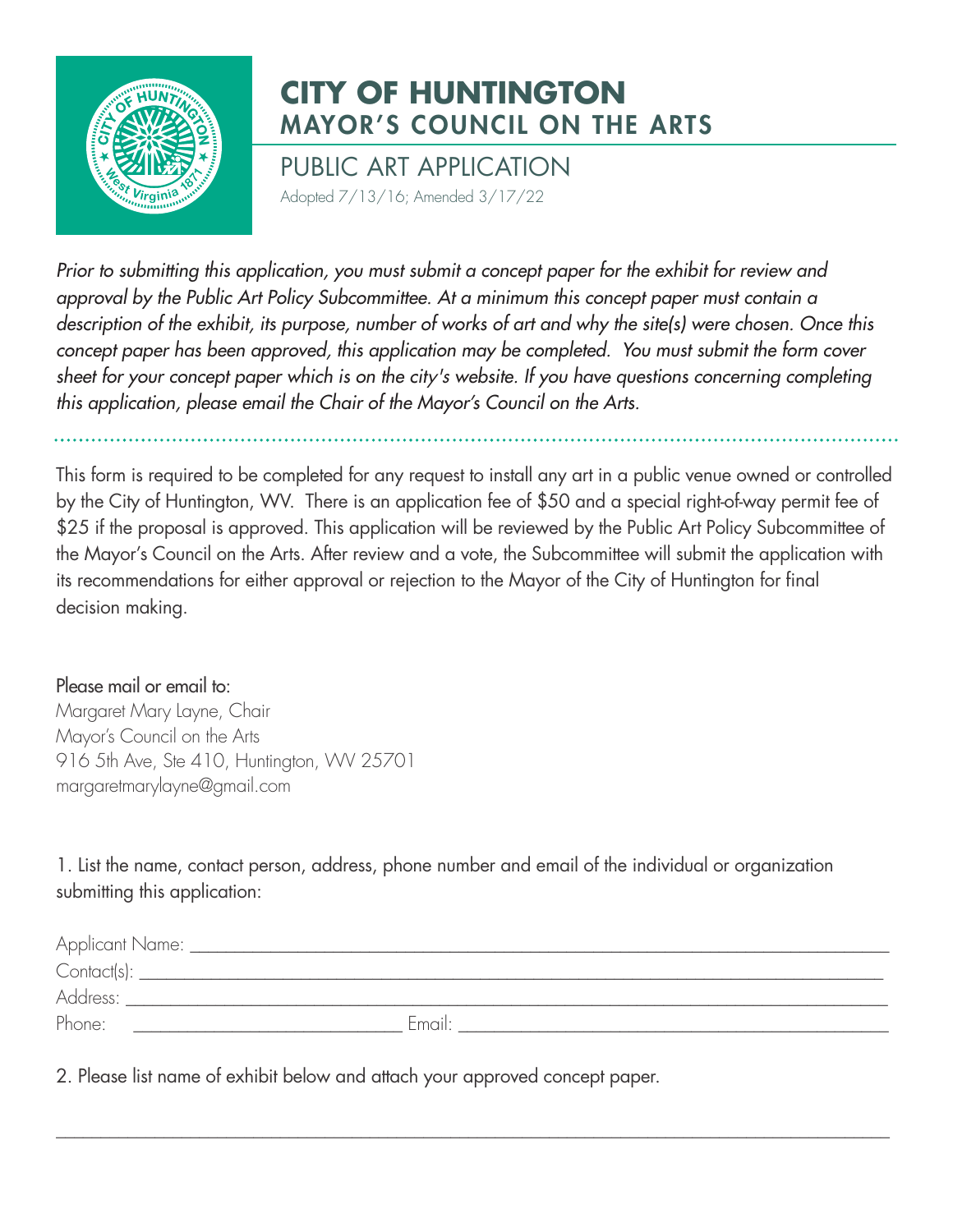3. List proposed site or sites for the installation or performance of the art (a map of approved locations is available on the City's website). Include dimensions of each artwork for each site. If you wish to have an additional site that is not on the website considered, please list it below and attach a photograph.

 $\_$  ,  $\_$  ,  $\_$  ,  $\_$  ,  $\_$  ,  $\_$  ,  $\_$  ,  $\_$  ,  $\_$  ,  $\_$  ,  $\_$  ,  $\_$  ,  $\_$  ,  $\_$  ,  $\_$  ,  $\_$  ,  $\_$  ,  $\_$  ,  $\_$  ,  $\_$  ,  $\_$  ,  $\_$  ,  $\_$  ,  $\_$  ,  $\_$  ,  $\_$  ,  $\_$  ,  $\_$  ,  $\_$  ,  $\_$  ,  $\_$  ,  $\_$  ,  $\_$  ,  $\_$  ,  $\_$  ,  $\_$  ,  $\_$  ,  $\_$  ,  $\_$  ,  $\_$  ,  $\_$  ,  $\_$  ,  $\_$  ,  $\_$  ,  $\_$  ,  $\_$  ,  $\_$  ,  $\_$  ,  $\_$  ,  $\_$  ,  $\_$  ,  $\_$  ,  $\_$  ,  $\_$  ,  $\_$  ,  $\_$  ,  $\_$  ,  $\_$  ,  $\_$  ,  $\_$  ,  $\_$  ,  $\_$  ,  $\_$  ,  $\_$  ,  $\_$  ,  $\_$  ,  $\_$  ,  $\_$  ,  $\_$  ,  $\_$  ,  $\_$  ,  $\_$  ,  $\_$  ,  $\_$  , \_\_\_\_\_\_\_\_\_\_\_\_\_\_\_\_\_\_\_\_\_\_\_\_\_\_\_\_\_\_\_\_\_\_\_\_\_\_\_\_\_\_\_\_\_\_\_\_\_\_\_\_\_\_\_\_\_\_\_\_\_\_\_\_\_\_\_\_\_\_\_\_\_\_\_\_\_\_\_\_\_\_\_\_\_\_\_\_\_\_\_\_\_

4. Describe the type of artwork and number of pieces to be exhibited.

5. All artwork must be free standing and there are no guide wires or anchors allowed. Please describe how the artwork will be installed and any safety measures that will be taken to ensure the artwork is stable and secure in its location.

 $\_$  ,  $\_$  ,  $\_$  ,  $\_$  ,  $\_$  ,  $\_$  ,  $\_$  ,  $\_$  ,  $\_$  ,  $\_$  ,  $\_$  ,  $\_$  ,  $\_$  ,  $\_$  ,  $\_$  ,  $\_$  ,  $\_$  ,  $\_$  ,  $\_$  ,  $\_$  ,  $\_$  ,  $\_$  ,  $\_$  ,  $\_$  ,  $\_$  ,  $\_$  ,  $\_$  ,  $\_$  ,  $\_$  ,  $\_$  ,  $\_$  ,  $\_$  ,  $\_$  ,  $\_$  ,  $\_$  ,  $\_$  ,  $\_$  , \_\_\_\_\_\_\_\_\_\_\_\_\_\_\_\_\_\_\_\_\_\_\_\_\_\_\_\_\_\_\_\_\_\_\_\_\_\_\_\_\_\_\_\_\_\_\_\_\_\_\_\_\_\_\_\_\_\_\_\_\_\_\_\_\_\_\_\_\_\_\_\_\_\_\_\_\_\_\_\_\_\_\_\_\_\_\_\_\_\_\_\_\_

 $\_$  ,  $\_$  ,  $\_$  ,  $\_$  ,  $\_$  ,  $\_$  ,  $\_$  ,  $\_$  ,  $\_$  ,  $\_$  ,  $\_$  ,  $\_$  ,  $\_$  ,  $\_$  ,  $\_$  ,  $\_$  ,  $\_$  ,  $\_$  ,  $\_$  ,  $\_$  ,  $\_$  ,  $\_$  ,  $\_$  ,  $\_$  ,  $\_$  ,  $\_$  ,  $\_$  ,  $\_$  ,  $\_$  ,  $\_$  ,  $\_$  ,  $\_$  ,  $\_$  ,  $\_$  ,  $\_$  ,  $\_$  ,  $\_$  ,  $\_$  ,  $\_$  ,  $\_$  ,  $\_$  ,  $\_$  ,  $\_$  ,  $\_$  ,  $\_$  ,  $\_$  ,  $\_$  ,  $\_$  ,  $\_$  ,  $\_$  ,  $\_$  ,  $\_$  ,  $\_$  ,  $\_$  ,  $\_$  ,  $\_$  ,  $\_$  ,  $\_$  ,  $\_$  ,  $\_$  ,  $\_$  ,  $\_$  ,  $\_$  ,  $\_$  ,  $\_$  ,  $\_$  ,  $\_$  ,  $\_$  ,  $\_$  ,  $\_$  ,  $\_$  ,  $\_$  ,  $\_$  ,  $\_$  ,

6. List your total budget amount for this exhibit below and attach a full copy of your budget including all income and expenses to this application.

 $\_$  ,  $\_$  ,  $\_$  ,  $\_$  ,  $\_$  ,  $\_$  ,  $\_$  ,  $\_$  ,  $\_$  ,  $\_$  ,  $\_$  ,  $\_$  ,  $\_$  ,  $\_$  ,  $\_$  ,  $\_$  ,  $\_$  ,  $\_$  ,  $\_$  ,  $\_$  ,  $\_$  ,  $\_$  ,  $\_$  ,  $\_$  ,  $\_$  ,  $\_$  ,  $\_$  ,  $\_$  ,  $\_$  ,  $\_$  ,  $\_$  ,  $\_$  ,  $\_$  ,  $\_$  ,  $\_$  ,  $\_$  ,  $\_$  ,

7. List the installation dates, beginning and ending dates of the exhibit and dates for de-installation.

Installation dates: exhibition dates:  $\blacksquare$  De-install dates:

8. Describe the installation process for this exhibit. If any subcontractors will be used for the installation process, please list their names and contact information.

 $\_$  ,  $\_$  ,  $\_$  ,  $\_$  ,  $\_$  ,  $\_$  ,  $\_$  ,  $\_$  ,  $\_$  ,  $\_$  ,  $\_$  ,  $\_$  ,  $\_$  ,  $\_$  ,  $\_$  ,  $\_$  ,  $\_$  ,  $\_$  ,  $\_$  ,  $\_$  ,  $\_$  ,  $\_$  ,  $\_$  ,  $\_$  ,  $\_$  ,  $\_$  ,  $\_$  ,  $\_$  ,  $\_$  ,  $\_$  ,  $\_$  ,  $\_$  ,  $\_$  ,  $\_$  ,  $\_$  ,  $\_$  ,  $\_$  , \_\_\_\_\_\_\_\_\_\_\_\_\_\_\_\_\_\_\_\_\_\_\_\_\_\_\_\_\_\_\_\_\_\_\_\_\_\_\_\_\_\_\_\_\_\_\_\_\_\_\_\_\_\_\_\_\_\_\_\_\_\_\_\_\_\_\_\_\_\_\_\_\_\_\_\_\_\_\_\_\_\_\_\_\_\_\_\_\_\_\_\_\_  $\_$  ,  $\_$  ,  $\_$  ,  $\_$  ,  $\_$  ,  $\_$  ,  $\_$  ,  $\_$  ,  $\_$  ,  $\_$  ,  $\_$  ,  $\_$  ,  $\_$  ,  $\_$  ,  $\_$  ,  $\_$  ,  $\_$  ,  $\_$  ,  $\_$  ,  $\_$  ,  $\_$  ,  $\_$  ,  $\_$  ,  $\_$  ,  $\_$  ,  $\_$  ,  $\_$  ,  $\_$  ,  $\_$  ,  $\_$  ,  $\_$  ,  $\_$  ,  $\_$  ,  $\_$  ,  $\_$  ,  $\_$  ,  $\_$  ,

 $\_$  ,  $\_$  ,  $\_$  ,  $\_$  ,  $\_$  ,  $\_$  ,  $\_$  ,  $\_$  ,  $\_$  ,  $\_$  ,  $\_$  ,  $\_$  ,  $\_$  ,  $\_$  ,  $\_$  ,  $\_$  ,  $\_$  ,  $\_$  ,  $\_$  ,  $\_$  ,  $\_$  ,  $\_$  ,  $\_$  ,  $\_$  ,  $\_$  ,  $\_$  ,  $\_$  ,  $\_$  ,  $\_$  ,  $\_$  ,  $\_$  ,  $\_$  ,  $\_$  ,  $\_$  ,  $\_$  ,  $\_$  ,  $\_$  , \_\_\_\_\_\_\_\_\_\_\_\_\_\_\_\_\_\_\_\_\_\_\_\_\_\_\_\_\_\_\_\_\_\_\_\_\_\_\_\_\_\_\_\_\_\_\_\_\_\_\_\_\_\_\_\_\_\_\_\_\_\_\_\_\_\_\_\_\_\_\_\_\_\_\_\_\_\_\_\_\_\_\_\_\_\_\_\_\_\_\_\_\_  $\_$  ,  $\_$  ,  $\_$  ,  $\_$  ,  $\_$  ,  $\_$  ,  $\_$  ,  $\_$  ,  $\_$  ,  $\_$  ,  $\_$  ,  $\_$  ,  $\_$  ,  $\_$  ,  $\_$  ,  $\_$  ,  $\_$  ,  $\_$  ,  $\_$  ,  $\_$  ,  $\_$  ,  $\_$  ,  $\_$  ,  $\_$  ,  $\_$  ,  $\_$  ,  $\_$  ,  $\_$  ,  $\_$  ,  $\_$  ,  $\_$  ,  $\_$  ,  $\_$  ,  $\_$  ,  $\_$  ,  $\_$  ,  $\_$  ,

9. Describe the selection or jurying process for this exhibition: